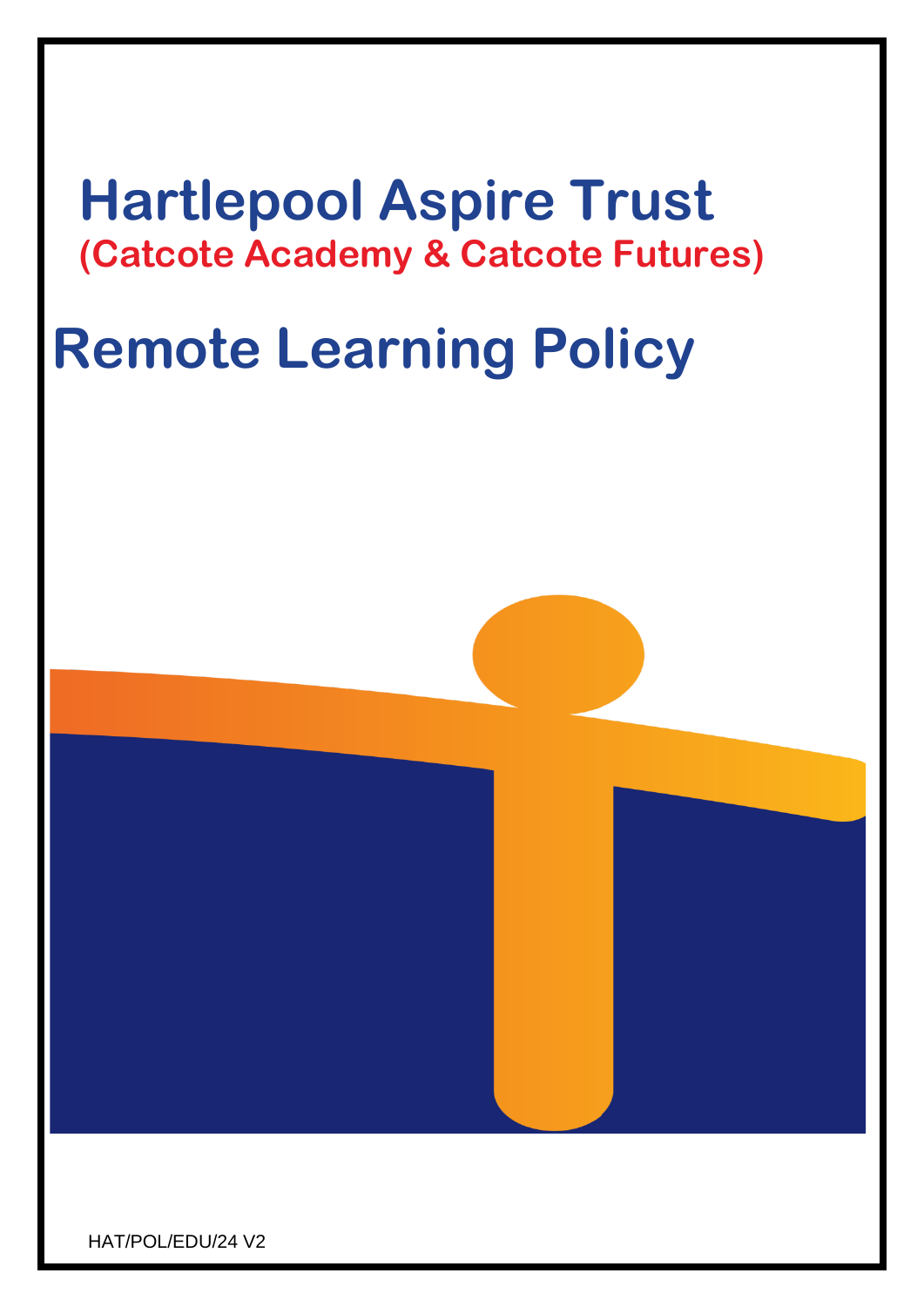**Originator**: Anne Johnson **Date**: September 2021

**Approver**: Standards Committee **Date**: September 2021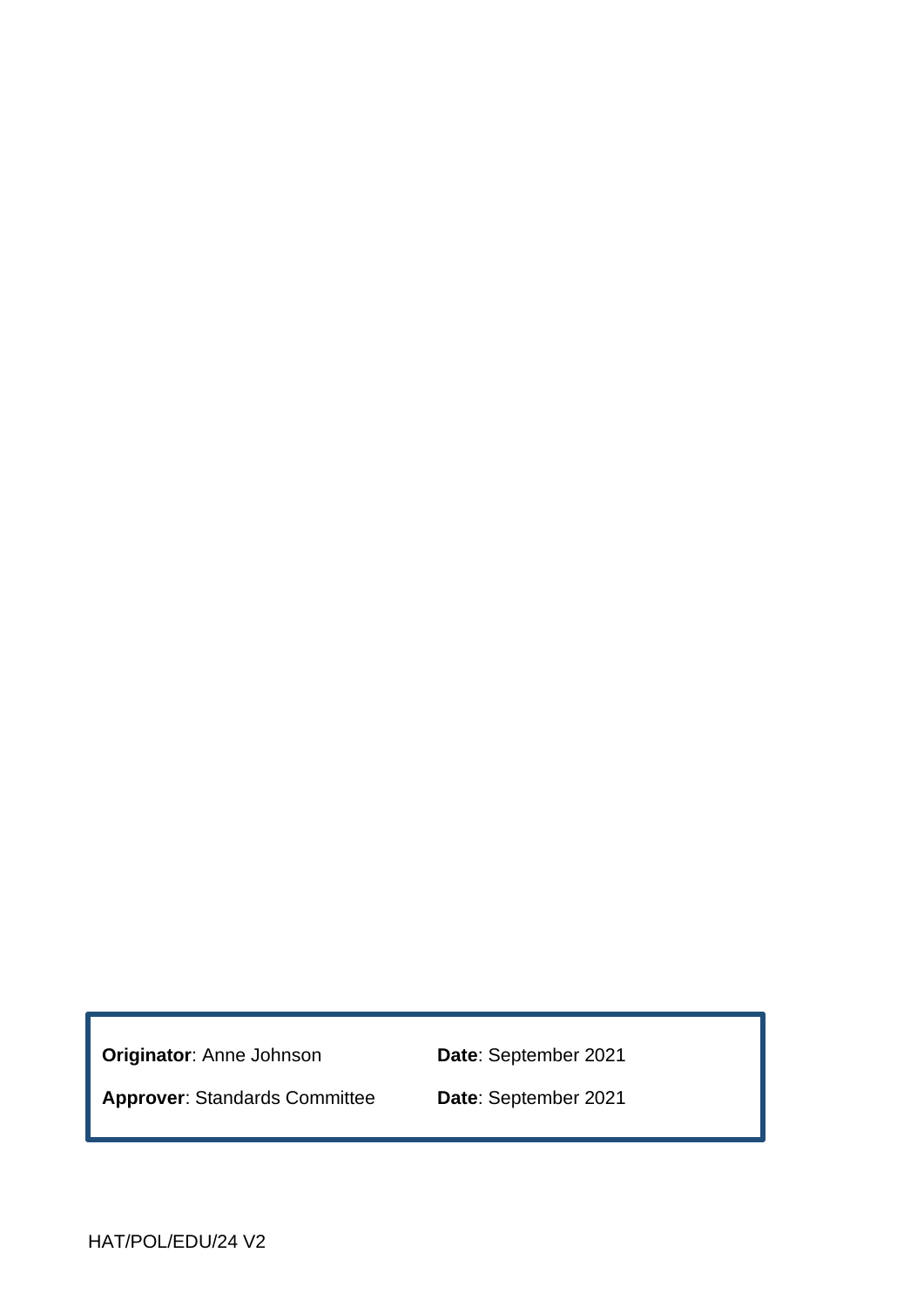#### **Table of Contents**

| 1              |     |                                                                       |  |
|----------------|-----|-----------------------------------------------------------------------|--|
|                | 1.1 |                                                                       |  |
|                | 1.2 |                                                                       |  |
|                | 1.3 |                                                                       |  |
|                | 1.4 |                                                                       |  |
|                | 1.5 | What if students are struggling to keep up with learning in lessons?5 |  |
|                | 1.6 |                                                                       |  |
|                | 1.7 |                                                                       |  |
| $\overline{2}$ |     |                                                                       |  |
|                | 2.1 |                                                                       |  |
|                | 2.2 |                                                                       |  |
|                | 2.3 |                                                                       |  |
|                | 2.4 |                                                                       |  |
|                | 2.5 |                                                                       |  |
|                | 2.6 |                                                                       |  |
|                | 2.7 |                                                                       |  |
|                | 2.8 |                                                                       |  |
|                | 2.9 |                                                                       |  |
| 3 <sup>1</sup> |     |                                                                       |  |
|                | 3.1 |                                                                       |  |
|                | 3.2 |                                                                       |  |
|                | 3.3 |                                                                       |  |
|                | 3.4 |                                                                       |  |
|                | 3.5 |                                                                       |  |
| $\overline{4}$ |     |                                                                       |  |
| 5              |     |                                                                       |  |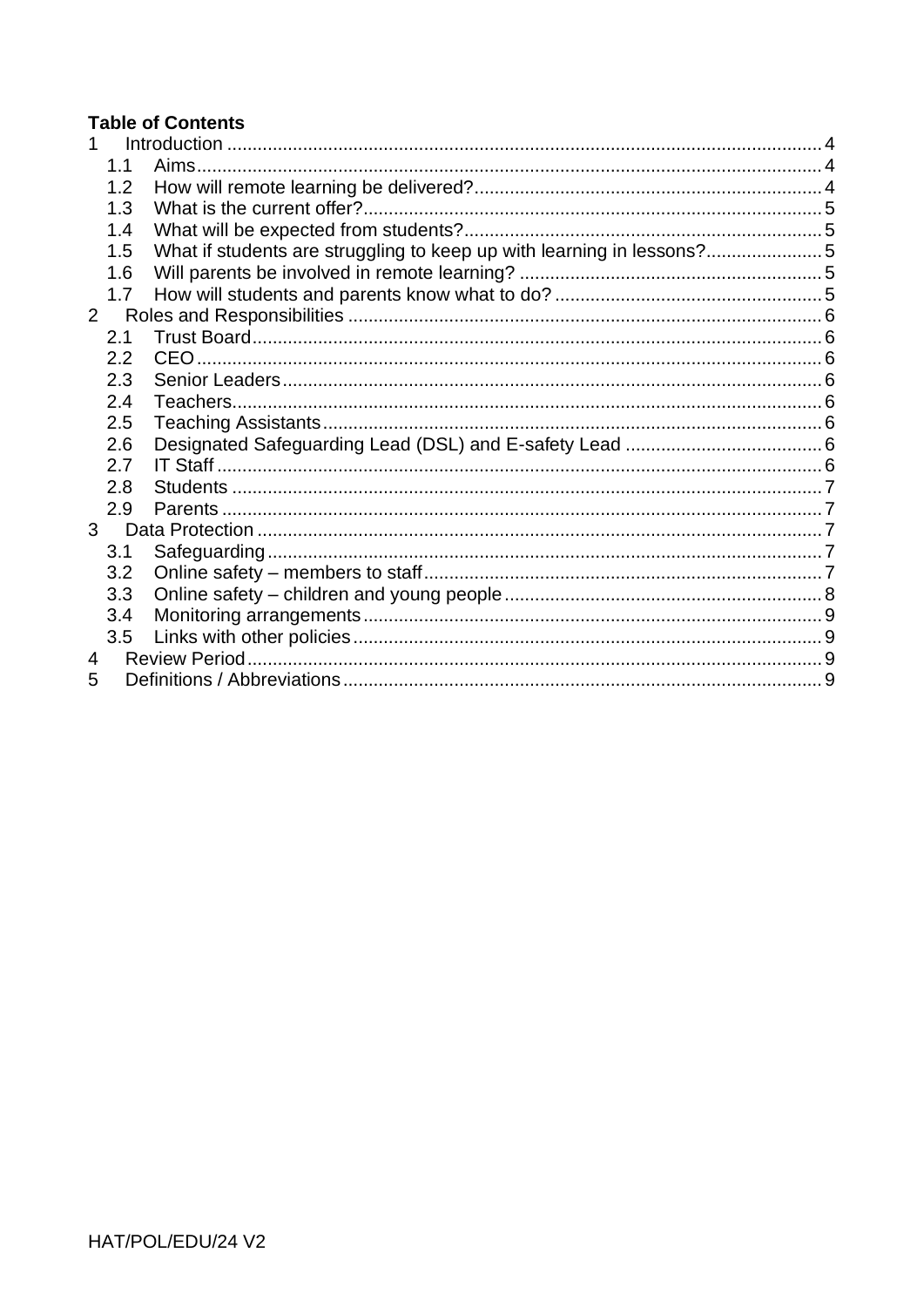# <span id="page-3-0"></span>**1 Introduction**

#### <span id="page-3-1"></span>*1.1 Aims*

This remote learning policy aims to:

- Ensure consistency in the approach to remote learning for students who are not in the academy due to COVID-19
- Set out expectations for all members of the school/college community with regards to remote learning
- Continue to support students to engage in learning while absent from school/college

The effects of COVID-19 continue to challenge us as a Trust in finding new ways of ensuring that all students can continue to make progress, even when they are unable to attend school/college. At Hartlepool Aspire trust we have developed a strategy that will enable every student to remain fully connected with their teachers and with their learning.

This policy would be applicable if a student was asymptomatic with COVID or has been directed to isolate.

Our current aim is that every student, from the first day of absence, can have access to teaching and learning opportunities related to their curriculum and matched to their ability. We anticipate that students working remotely will have an engaging learning experience, where they are able to become active participants in learning with access to personalised feedback and support.

#### <span id="page-3-2"></span>*1.2 How will remote learning be delivered?*

 Due to the varying needs of our students, the remote learning offer will be designed specifically for each class, and closely matched to their curriculum that the student would follow in school/ college.

 Each teacher will provide a bespoke timetable with resources for the student to engage in learning opportunities at home. Teachers will make regular contact with parents/carers to provide support.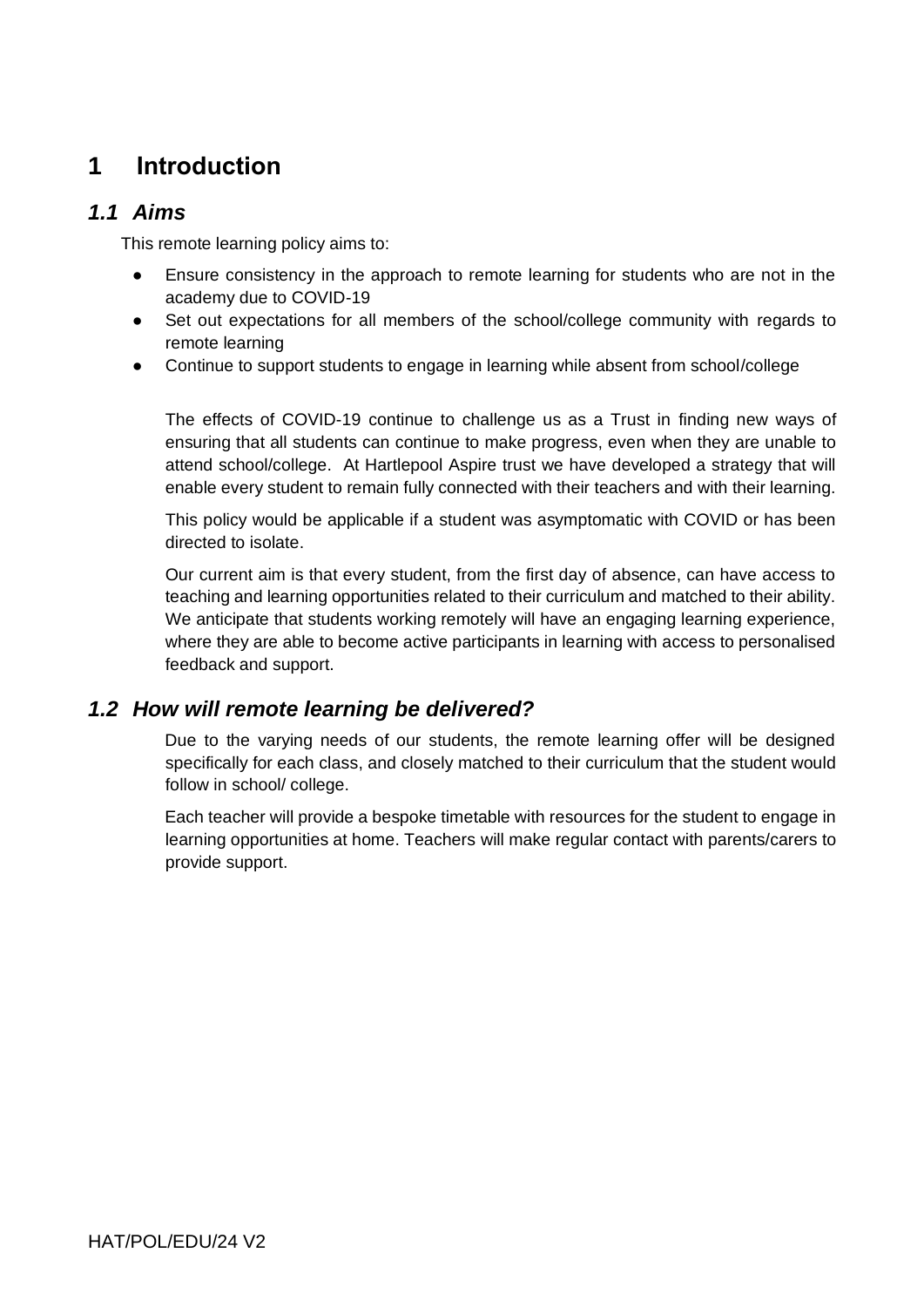#### <span id="page-4-0"></span>*1.3 What is the current offer?*

The government has said that from September 2021, all schools should continue to provide remote education.

At Hartlepool Aspire trust we are now well positioned to deliver remote learning to those students who are unable to attend the Trust as a result of any of the following scenarios:

- a) individual students directed to self-isolate and well enough to learn
- <span id="page-4-1"></span>b) Individual students who have contracted COVID-19 but are asymptomatic are well enough to learn

#### *1.4 What will be expected from students?*

Students who are self-isolating but otherwise well, will be expected to engage with the learning that has been set by their teacher. Work should be completed and submitted in accordance with teacher's instructions,

 Students are expected to follow the acceptable use policy, as if they were in school/college.

#### <span id="page-4-2"></span>*1.5 What if students are struggling to keep up with learning in lessons?*

It is our expectation that teachers will plan differentiated activities, matched to the student's needs, if they need extra support parents/carers can contact their class teacher for advice.

#### <span id="page-4-3"></span>*1.6 Will parents be involved in remote learning?*

Parents/carers are solely responsible for the care and well-being of their child while they are not attending school or college.

Class teachers will provide timetables and these will be shared with parents/carer, that outline the learning expectations.

 Parents/carers should try to provide feedback to teachers, through interactive platforms or telephone.

Reminders of the remote learning protocols will be shared with students and parents/carers where needed.

#### <span id="page-4-4"></span>*1.7 How will students and parents know what to do?*

The class teachers will provide information to parents/carers so they are well informed and able to support their child. Teachers will communicate via telephone or interactive platform. Teachers will be available for parents/ carers to contact during school hours.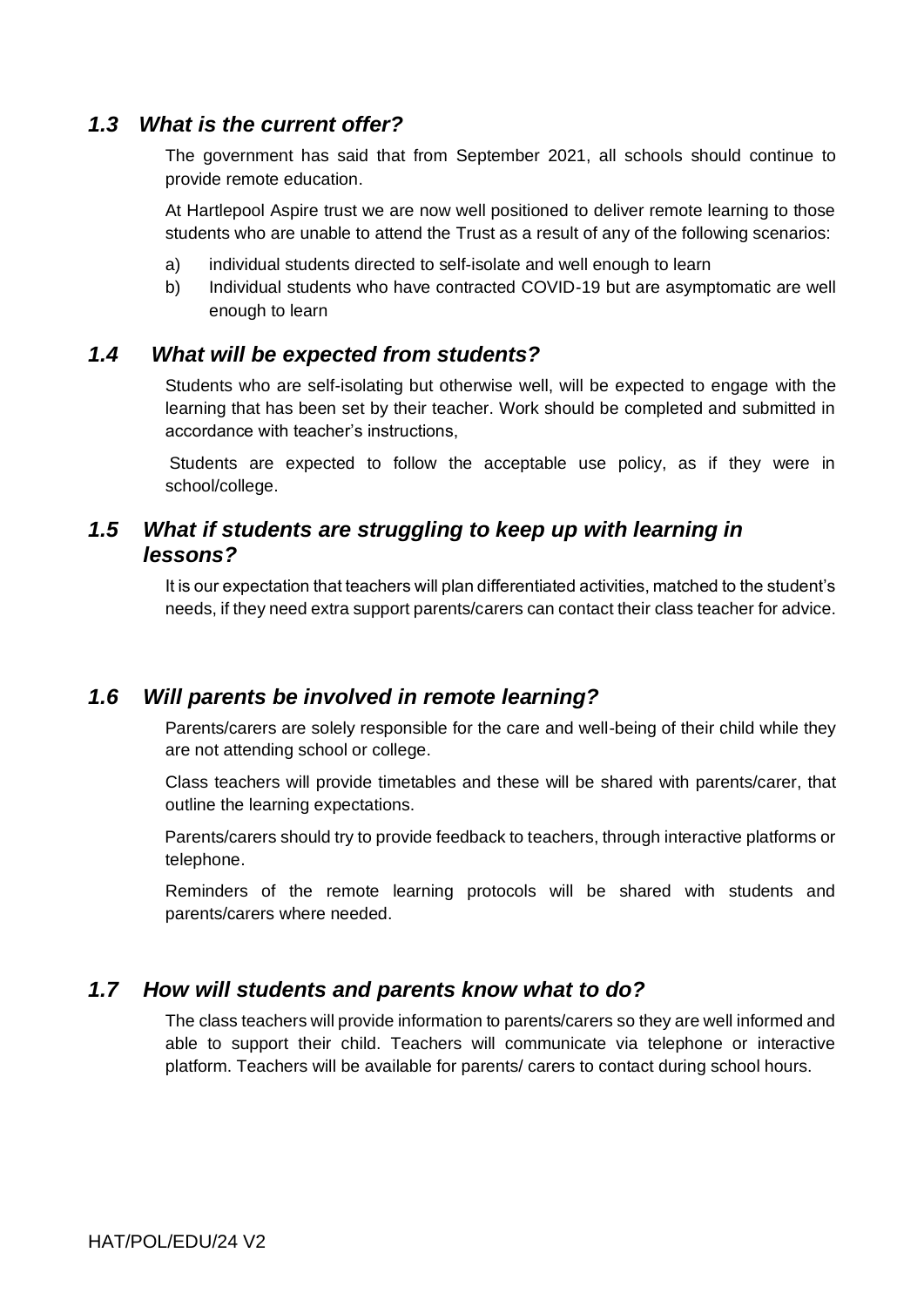# <span id="page-5-0"></span>**2 Roles and Responsibilities**

#### **General**

Staff involved in the provision of remote learning should be available during their normal working hours. All, staff should be aware of, and adhere to, the details provided in this policy, particularly any safeguarding and data protection implications. Any concerns must be reported immediately to the *DSL* or *E-safety Lead*.

#### <span id="page-5-1"></span>*2.1 Trust Board*

Approval of the policy for remote learning and across the Trust

#### <span id="page-5-2"></span>*2.2 CEO*

Ensure staff adhere to this *Remote Learning Policy*

#### <span id="page-5-3"></span>*2.3 Senior Leaders*

- Co-ordinate the remote learning approach across the trust under the direction of the CEO
- Monitoring the effectiveness of remote learning, with a focus on the quality of work being produced and the feedback provided to students
- Providing feedback, where necessary, about the implementation of remote learning

#### <span id="page-5-4"></span>*2.4 Teachers*

- Provide timetables and resources for students from the first day of absence where deemed necessary
- **Feedback will be individually provided**
- Lessons should be sequential so that students can make progress or consolidate learning.
- Provide support for parents/carer in relation to the wellbeing of their child

#### <span id="page-5-5"></span>*2.5 Teaching Assistants*

- Support the teacher to prepare resources for the students
- Support the teacher to provide feedback to students

# <span id="page-5-6"></span>*2.6 Designated Safeguarding Lead (DSL) and E-safety Lead*

● Ensure that any concerns are responded to in line with Trust policies.

#### <span id="page-5-7"></span>*2.7 IT Staff*

- Support staff and parents with any technical issues
- Reviewing the security of remote learning systems and raising any concerns
- Assisting students and parents with accessing the internet or devices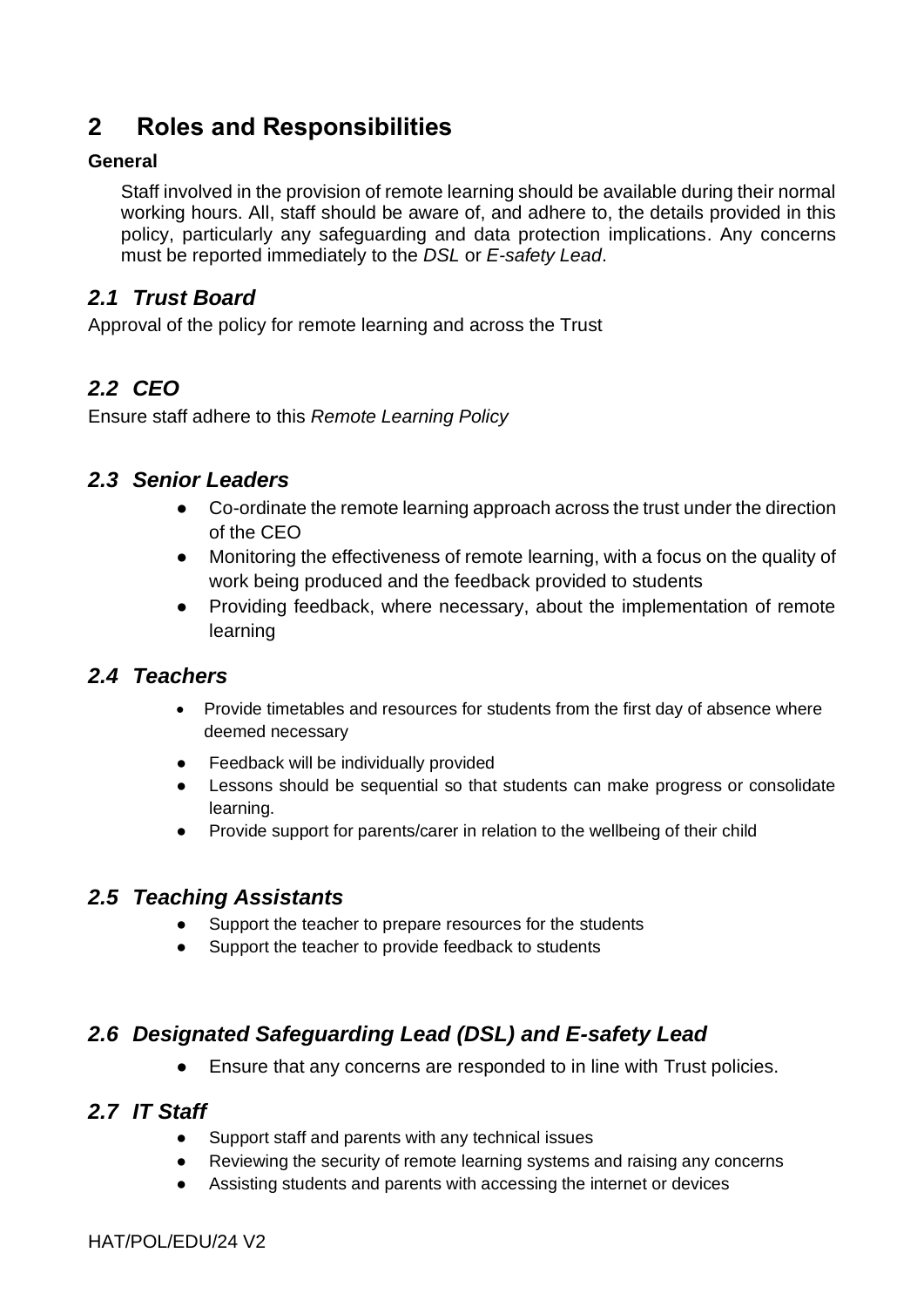#### <span id="page-6-0"></span>*2.8 Students*

- Will try to engage in learning provided by their teacher during the school/college day
- Try to complete work set by teachers to the best of their ability
- Seek help if they need it from their teacher, via the interactive platform
- Respond to any feedback provided by teachers
- Should adhere to the '*Acceptable use agreement'* (signed by students and parents at the start of each academic year)

#### <span id="page-6-1"></span>*2.9 Parents*

- Make the school/college aware if their child is sick or unable to complete work for any reason
- Seek help from the school/college if needed
- Monitor the use of any devices used by their children for remote learning
- Provide a quiet space for their child to learn and participate in remote learning
- Should adhere to the *'Acceptable Use Agreement*'

# <span id="page-6-2"></span>**3 Data Protection**

The Trusts data protection GDPR policy will be adhered to, whilst providing remote learning

# <span id="page-6-3"></span>*3.1 Safeguarding*

The Trusts safeguarding policies will be adhered to, whilst providing remote learning. These can be found on the Trust's websites.

In particular during welfare calls staff should be aware:

*"All staff should be aware that safeguarding incidents and/or behaviours can be associated with*  factors outside the school/college and/or can occur between children outside of these *environments. All staff, but especially the Designated Safeguarding Lead (and deputies) should consider whether children are at risk of abuse, or exploitation in situations outside their families. Extra-familial harms take a variety of different forms and children can be vulnerable to multiple harms including (but not limited to) sexual exploitation, criminal exploitation, and serious youth violence."*

# <span id="page-6-4"></span>*3.2 Online safety – members to staff*

Staff must be familiar with and adhere to all the safeguarding policies to protect themselves when providing remote learning and support for parents/carers.

If a student is accessing ICT equipment from school/college the procedures are integrated within the O*nline Safety Policy*.

Students are taught in school/college to use interactive platforms safely. The platforms are in daily use in school/college and have been checked in relation to GDPR and have robust privacy policies.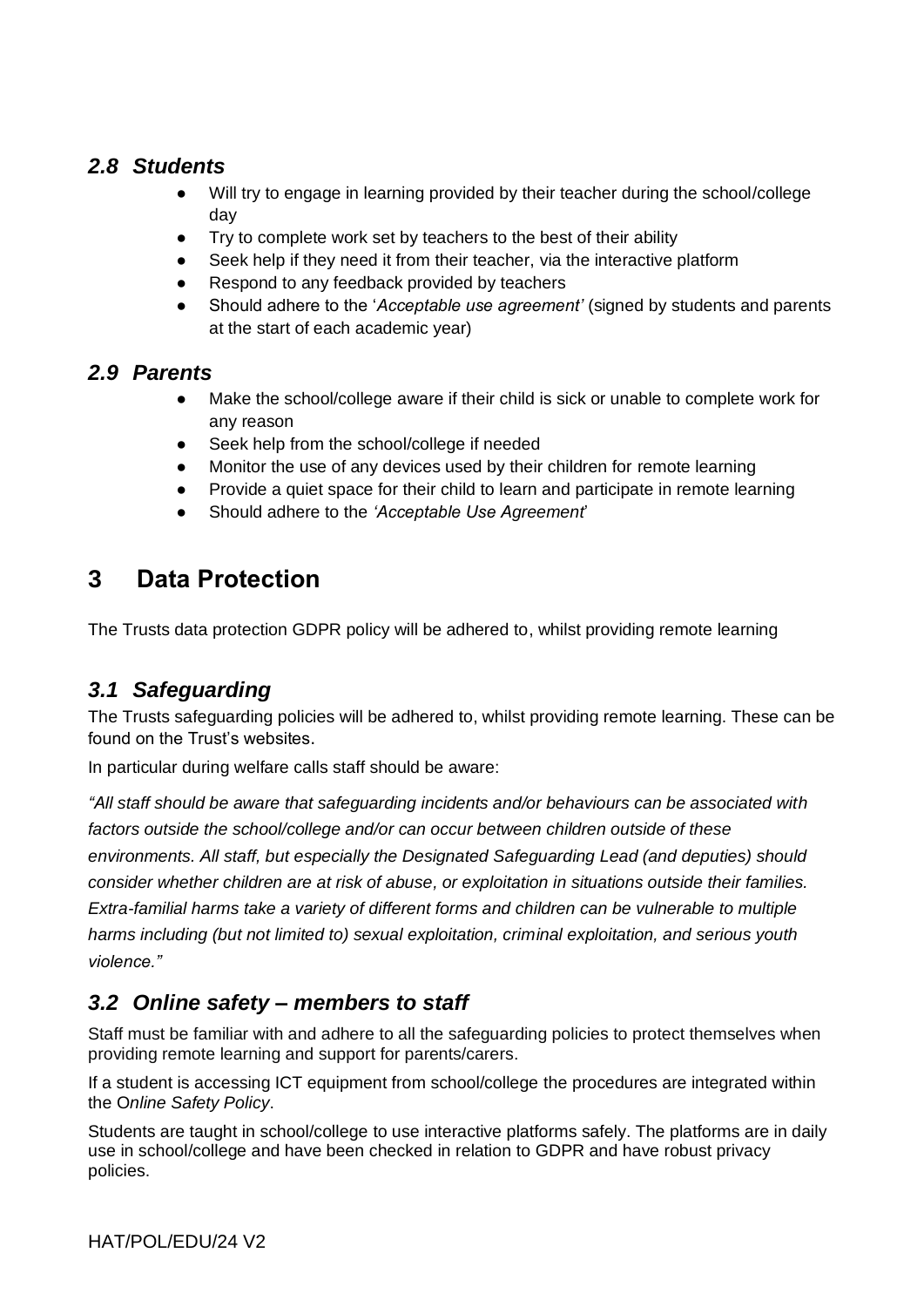• Class dojo letters of agreement of use are signed by parents, and by the student, if they are using these to communicate with parents. The privacy policy can be found here:

<https://www.classdojo.com/en-gb/privacy/?redirect=true>

• Purple Mash privacy policy is found here:

*[https://www.purplemash.com/mashcontent/applications/security/privacy\\_usa/Purple\\_Mash\\_USA\\_P](https://www.purplemash.com/mashcontent/applications/security/privacy_usa/Purple_Mash_USA_Privacy_Policy.pdf) [rivacy\\_Policy.pdf](https://www.purplemash.com/mashcontent/applications/security/privacy_usa/Purple_Mash_USA_Privacy_Policy.pdf)*

• Oxford owl privacy policy is found here:

<https://www.oxfordowl.co.uk/home/terms-and-conditions>

#### <span id="page-7-0"></span>*3.3 Online safety – children and young people*

 While children or young people are at home, they may spend more time online or on social media, which may increase risk. Parents and carers should ensure that all of their child's social media accounts are closely monitored, and that they have their security settings set to private to protect their child.

Below are online links that will help parents and carers protect their child whilst they are online:

[Childline](https://www.childline.org.uk/?utm_source=google&utm_medium=cpc&utm_campaign=UK_GO_S_B_BND_Grant_Childline_Information&utm_term=role_of_childline&gclsrc=aw.ds&&gclid=EAIaIQobChMIlfLRh-ez6AIVRrDtCh1N9QR2EAAYASAAEgLc-vD_BwE&gclsrc=aw.ds) - for support

[UK Safer Internet Centre -](https://reportharmfulcontent.com/) to report and remove harmful online content [CEOP](https://www.ceop.police.uk/safety-centre/) - for advice on making a report about online abuse Support for parents and carers to keep their children safe online includes: [Internet matters -](https://www.internetmatters.org/?gclid=EAIaIQobChMIktuA5LWK2wIVRYXVCh2afg2aEAAYASAAEgIJ5vD_BwE) for support for parents and carers to keep their children safe online [London Grid for Learning](https://www.lgfl.net/online-safety/default.aspx) - for support for parents and carers to keep their children safe online [Net-aware](https://www.net-aware.org.uk/) - for support for parents and carers from the NSPCC [Parent info](https://parentinfo.org/) - for support for parents and carers to keep their children safe online [Thinkuknow](https://www.thinkuknow.co.uk/) - for advice from the National Crime Agency to stay safe online [UK Safer Internet Centre](https://www.saferinternet.org.uk/advice-centre/parents-and-carers) - advice for parents, carers and students [National Safety Online](https://nationalonlinesafety.com/) – advice for parents and carers [saferinternet](https://www.saferinternet.org.uk/) - advice on online safety

Top Tips for Parents to keep your child safe online:

- 1. Talk to your child about what they like to use online
- 2. Know who your child's friends are, both in the real and virtual world
- 3. Control what your child shares online
- 4. Have the "never meet" rule never meet anyone in real life who you have met online
- 5. Monitor your child's usage
- 6. Set your child's passwords and regularly check in to make sure they haven't been changed
- 7. Set parental controls/filter what they can access
- 8. Educate yourself keep up with new technology and internet language
- 9. Talk to your child about risk